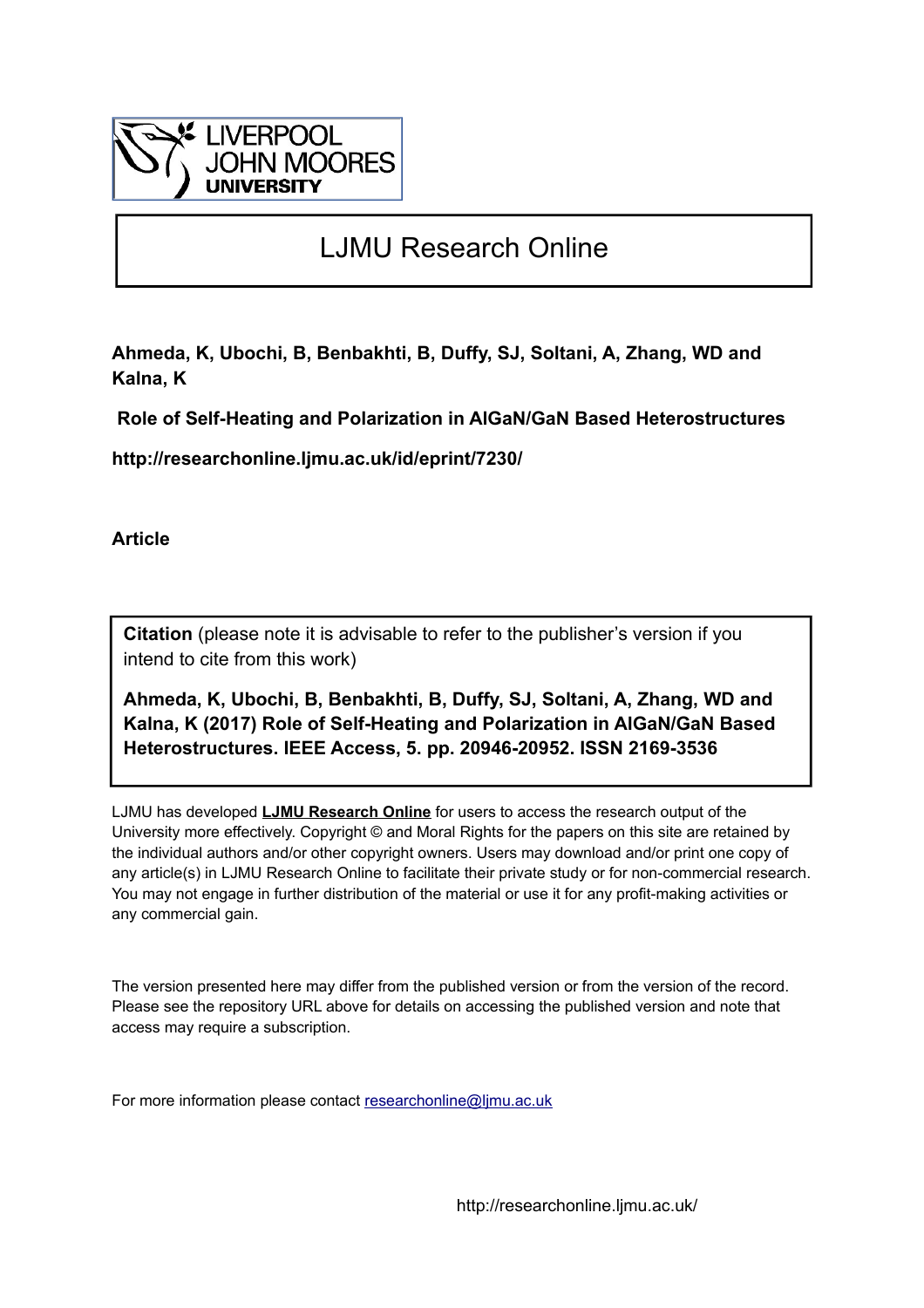# Role of Self-Heating and Polarization in AlGaN/GaN Based Heterostructures

K. Ahmeda, B. Ubochi, B. Benbakhti, S. J. Duffy, A. Soltani, W. Zhang, and K. Kalna

*Abstract*—The interplay of self-heating and polarization affecting resistance is studied in AlGaN/GaN Transmission Line Model (TLM) heterostructures with a scaled source-to-drain distance. The study is based on meticulously calibrated TCAD simulations against I-V experimental data using an electrothermal model. The electro-thermal simulations show hot-spots (with peak temperature in a range of  $\sim 566$  K - 373 K) at the edge of the drain contact due to a large electric field. The electrical stress on Ohmic contacts reduces the total polarization, leading to the inverse/converse piezoelectric effect. This inverse effect decreases the polarization by 7 %, 10 %, and 17 % during a scaling of the source-to-drain distance in the 12  $\mu$ m, 8  $\mu$ m and  $4 \mu m$  TLM heterostructures, respectively, when compared to the largest 18  $\mu$ m heterostructure.

*Index Terms*—III-V Nitrides, Self-Heating, Polarization, TLM Structures, Electro-Thermal Transport Simulations.

## I. INTRODUCTION

GALLIUM Nitride (GaN) wide bandgap material pos-<br>sesses attractive properties such as a high breakdown ALLIUM Nitride (GaN) wide bandgap material poselectric field of 3.3 MV/cm, a large carrier mobility in twodimensional electron gas (2DEG) of 2000  $cm^2/V.s$ , a large saturation velocity of  $2.5 \times 10^7$  cm/s, a large energy bandgap of 3.4 eV, a low relative permittivity of 10.4, and a high thermal conductivity  $(\kappa)$  of 130  $Wm^{-1}K^{-1}$  [\[1\]](#page-6-0), [\[2\]](#page-6-1). In addition, III-Nitride based semiconductors possess a large polarization, which is the result of an asymmetrical distribution of electron clouds. Therefore, spontaneous and piezoelectric polarizations play a vital role in AlGaN/GaN heterostructure based devices. The polarization together with a large band discontinuity at the AlGaN/GaN heterostructure interface lead to a very effective creation of a 2DEG [\[3\]](#page-6-2). All these properties offer a range of options to design highly effective power electronics devices using concept of High Electron Mobility Transistors (HEMTs), which are urgently required for variety of future power and high frequency in electronic applications [\[4\]](#page-6-3)–[\[6\]](#page-6-4).

In this paper, we study electro-thermal behavior of scaled AlGaN/GaN Transmission Line Model (TLM) heterostructures with low resistive Ohmic contacts aimed for AlGaN/GaN HEMTs. Understanding the physical transport process in the

A. Soltani is with LN2, University of Sherbrooke, Canada and IEMN, University of Lille, France.

contacts is crucial for the following reasons: (1) reducing onresistance to minimize power loss in Ohmic contacts and (2) achieving a higher extrinsic transconductance  $(q_m)$  resulting in the increment of current gain and cut-off frequency [\[7\]](#page-6-5). The fabrication and specification of AlGaN/GaN TLM heterostructures is described in Section II. Sections III and IV outline the simulation methodology and the impact of both selfheating and polarization effects on the device performance. Conclusions are drawn in Section V.

#### II. ALGAN/GAN TLM HETEROSTRUCTURE

The studied epi-structure was grown by molecular beam epitaxy (MBE) on HP-Si [111] substrate with a thickness of  $\sim$  480 µm followed by a 1.7 µm  $Al_{0.1}Ga_{0.9}N$  back-barrier layer, to reduce alloy scattering and to improve the carrier confinement in the 2DEG, followed by a 15 nm GaN channel. A 1 nm AlN spacer was used to reduce alloy disorder scattering and enhance electron mobility in the channel [\[8\]](#page-6-6), followed by a 25 nm undoped  $Al_{0.32}Ga_{0.68}N$  barrier and a 1 nm GaN cap layer. In an attempt to reduce the contact resistance, the source-to-drain terminal is formed by rapid thermal annealing of an evaporated Ti/Al/Ni/Au (10/200/40/100 nm) multilayer metallisation scheme at 870◦ C for 30 seconds under nitrogen atmosphere. The devices are electrically isolated by  $He<sup>+</sup>$ ion multiple implantations. To reduce trapping effects and dispersion, the surface of the devices are  $N_2O$  pre-treated for two minutes followed by  $SiO_2/Si_3N_4$  (100/50 nm) bi-layer passivation, performed by plasma-enhanced chemical vapor deposition (CVD) at 340◦ C. The passivation layer is opened by using a  $CHF_3/CF_4$  reactive ion etching plasma. Before taking any measurements,  $V_{DS} = 0$  V is applied for a period of time,  $t > 10$  seconds, to fully recover the device from the deleterious phenomena of charge trapping and self-heating that can distort further measurements. The trace of drain current is reproducible showing that no permanent degradation of the drain current occurs in experiment but only recoverable degradation, i.e., due to charge trapping and self-heating. The fabrication process flow is similar to that reported in Ref. [\[9\]](#page-6-7) with  $Si<sub>3</sub>N<sub>4</sub>$  passivation.

The spacing between the Ohmic contacts varies from L1  $= 4 \mu m$ , L2 = 8  $\mu$ m, L3 = 12  $\mu$ m and L4 = 18  $\mu$ m. The Ohmic contact length is  $LC = 50 \mu m$  for all the sourceto-drain distances as depicted in Fig. 1(a). The energy band diagram overlapped with electron concentration profile in the heterostructure cross-section is illustrated in Fig. 1(b). The described Ti/Al/Ni/Au multilayer metallisation scheme was used for Ohmic contacts to create TLM heterostructures with

K. Ahmeda, B. Ubochi, and K. Kalna are with Nanoelectronic Devices Computational Group, College of Engineering, Swansea University, Swansea SA2 8PP, Wales, United Kingdom (e-mail: k.g.f.ahmeda.717828@swansea.ac.uk).

B. Benbakhti, S. J. Duffy, and W. Zhang are with Department of Electronics and Electrical Engineering, Liverpool John Moores University, Byrom Street, L3 3AF, Liverpool, England, United Kingdom.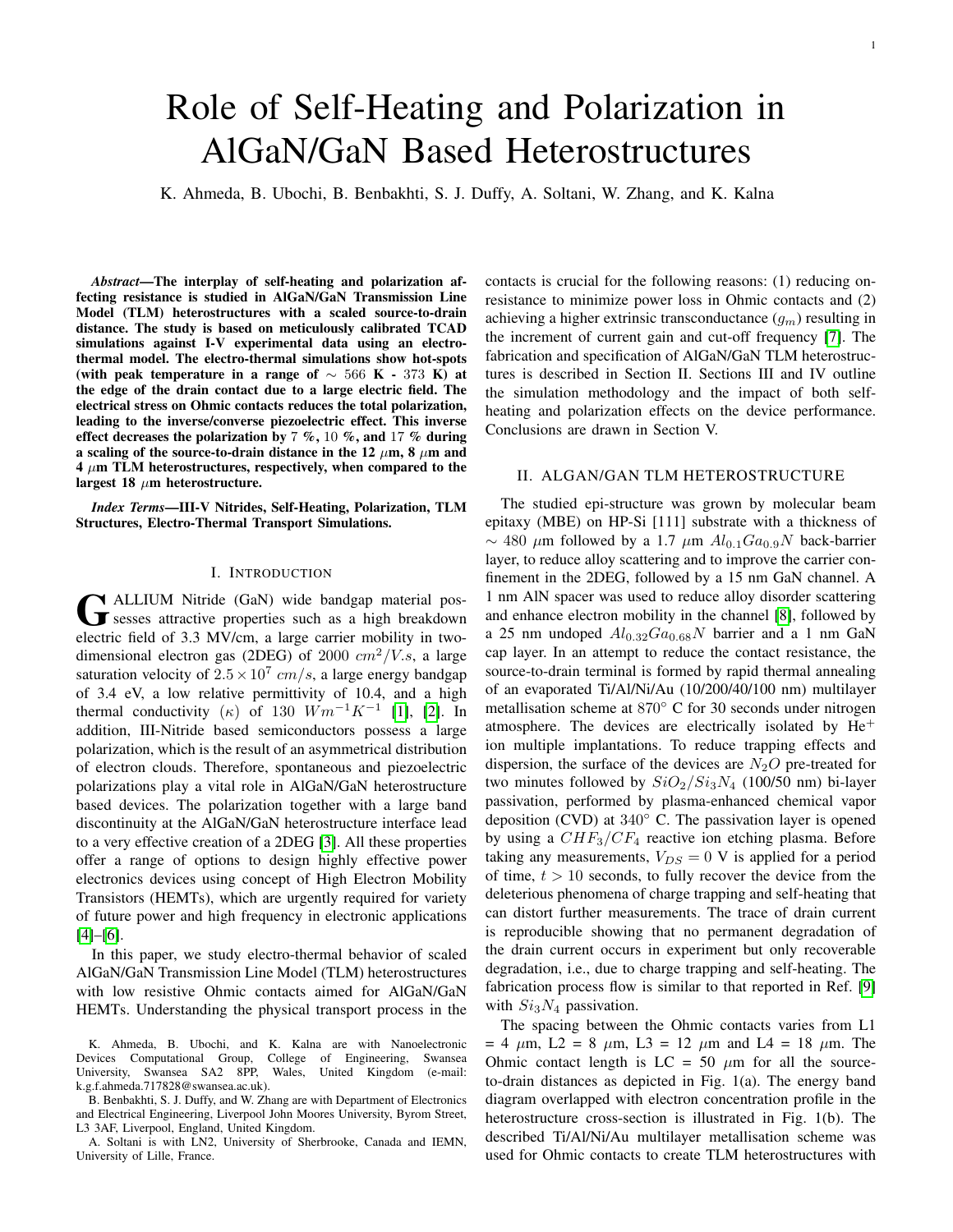

Fig. 1. (a) Schematic cross section of the AlGaN/GaN TLM structure and (b) energy band diagram and electron concentration profile at equilibrium.

various source-to-drain distances. Hall-effect measurements indicate a 2DEG electron mobility of 1950  $cm^2/V.s$ , at room temperature. A C-V technique has revealed an electron sheet density of  $n_s = 1.5 \times 10^{13}$   $cm^{-2}$ . The Ohmic contacts were implemented to the structures by using heavily doped GaN regions with a measured contact resistance of 0.3  $\Omega$ .mm.

The I-V characteristics of the 100  $\mu$ m wide TLM structures with the described source-to-drain distances plotted in Fig. 2 are measured at DC and dark conditions using Agilent B1500A framework. For the shortest distance of 4  $\mu$ m, the voltage applied on the contact is restricted to 15 V to prevent contacts damage, while for other spacing lengths of 8  $\mu$ m, 12  $\mu$ m and 18  $\mu$ m, the maximum applied voltage is set to 20 V. The arrows point to bias points at which a temperature is measured at the structure (18  $\mu$ m and 4  $\mu$ m TLM structures only) surface close to the drain.

# III. SIMULATION METHODOLOGY FOR THE TLM STRUCTURE WITH VARIOUS SOURCE TO DRAIN DISTANCES

The electro-thermal model used to simulate electron transport in the TLM heterostructures combines two-dimensional (2D) drift-diffusion (DD) simulations with 2D heat transport model. In the calibration at a low electric field shown in Fig. 4(a), we have used a low-field electron mobility of 1950  $cm^2/V.s$ , a saturation velocity of  $1.9 \times 10^7$  cm/s, [\[10\]](#page-6-8) within the concentration dependent mobility model, and a contact resistance of  $0.3 \Omega$ .mm. At a high electric field, a combination of the nitride specific field dependent mobility model [\[11\]](#page-6-9) with Shockley-Read-Hall (SRH) recombination and Fermi-Dirac statistics is used. The Poisson and current continuity equations are solved self-consistency in all simulations [\[12\]](#page-6-10).

Specifically, the low-field analytic mobility model based on Caughey and Thomas [\[13\]](#page-6-11), [\[14\]](#page-6-12) is employed in the simulation given be:

$$
\mu_n(N, T_L) = \mu_{min} \left( \frac{T_L}{300} \right)^{\alpha} + \frac{\mu_{max} \left( \frac{T_L}{300} \right)^{\beta} - \mu_{min} \left( \frac{T_L}{300} \right)^{\alpha}}{1 + \left( \frac{T_L}{300} \right)^{\gamma} \left( \frac{N}{N_{crit}} \right)^{\delta}}
$$
(1)

where  $N$  and  $T<sub>L</sub>$  are the total doping concentration and the temperature in Kelvin,  $\mu_{max}$  and  $\mu_{min}$  are the mobility of undoped samples, where lattice scattering plays a dominant role and the mobility of highly doped materials, where impurity scattering is the main scattering mechanism.  $N_{crit}$  is the doping concentration when the mobility reaches the average value of  $\mu_{max}$  and  $\mu_{min}$ ,  $\delta$  is a measure of how quickly the mobility changes from  $\mu_{max}$  and  $\mu_{min}$ ,  $\delta$ ,  $\beta$  and  $\gamma$  are temperature dependent coefficients.

. The AlGaN/GaN TLM heterostructures have a background doping concentration of  $1 \times 10^{16}$  cm<sup>-3</sup>. Carbon traps density of  $1 \times 10^{17}$  cm<sup>-3</sup> at an energy level  $E_{TC} = E_V + 0.9eV$  and iron traps concentration of  $4 \times 10^{18}$  cm<sup>-3</sup> at  $E_{TI} = E_V +$ 



Fig. 2. DC I-V measured characteristics of the AlGaN/GaN TLM structures. The arrows indicate the bias at which temperature of the structure shown at the given electric field is measured at the surface.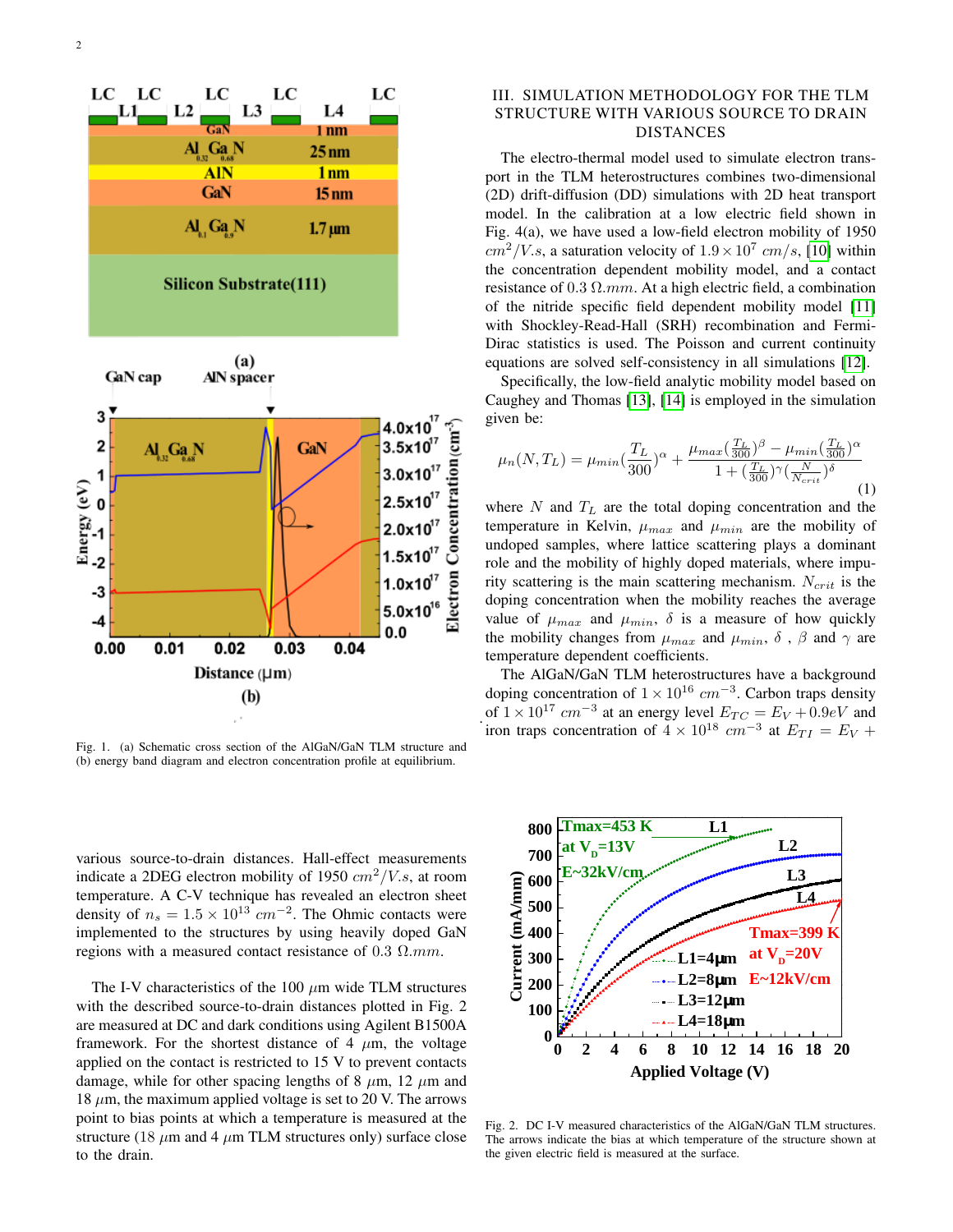

Fig. 3. Thermal conductivity of GaN (a) [21] and AlN (b) [22] as a function of temperature compared with a fitting power function.

0.6 eV are considered in the GaN buffer and  $Al_{0.1}Ga_{0.9}N$ back barrier, respectively [\[15\]](#page-6-13). HP-Si [111] substrate is a  $p$ -type doped [\[16\]](#page-6-14) with a concentration density of  $5\times10^{18}$   $cm^{-3}$ . The GaN cap donor concentration was set to be  $5\times10^{20}$   $cm^{-3}$ , which is similar to that reported in [\[17\]](#page-6-15) with an energy level of  $E_T = E_C - 0.5 \text{ eV}$  [\[18\]](#page-6-16). We simulate a 8  $\mu$ m thickness of the Si substrate with a bottom thermal contact at  $T = 300$  K but do not introduce additional thermal resistance at the bottom of the simulated structure.

To investigate the impact of self-heating on the device performance, the temperature variations for different sourceto-drain distances have been considered. The I-V characteristics of TLM structures are firstly simulated using the DD transport model without considering the self-heating effects to accurately calibrate the low-field mobility and saturation velocity [\[19\]](#page-6-17) in the linear region of the device, where the self-heating effect is negligible.

Later, self-heating effect is taken into consideration to reproduce the output characteristics as shown in Fig. 4(b). The

Fig. 4. I-V characteristics of AlGaN/GaN TLM structure: (a) DD simulations of the AlGaN/GaN TLM without a self-heating effect, (b) electro-thermal (ET) simulations of the AlGaN/GaN TLM (with a self-heating effect). Note that the mobility model in the DD and the ET simulations has been calibrated at a low-electric field only.

thermal modelling is activated by Giga module accounting for lattice heat flow in the device [\[20\]](#page-6-18). The used values of thermal conductivity of the different layers were taken from Refs. [\[21\]](#page-6-19) and [\[22\]](#page-6-20). Giga module in Atlas [\[12\]](#page-6-10) solves the lattice heat flow equation in addition to the DD and Poisson equations making the overall simulations to be electro-thermal. The heat flow equation is given by:

$$
C\frac{\partial T_L}{\partial t} = \nabla(\kappa \nabla T_L) + H \tag{2}
$$

where C denotes the heat capacitance per unit volume,  $\kappa$  is the thermal conductivity of the respective materials,  $H$  is the heat generation term, and  $T_L$  is the local lattice temperature. Thermal conductivity for GaN and AlN has been fit against measured experimental data as presented in Fig. 3. Here, we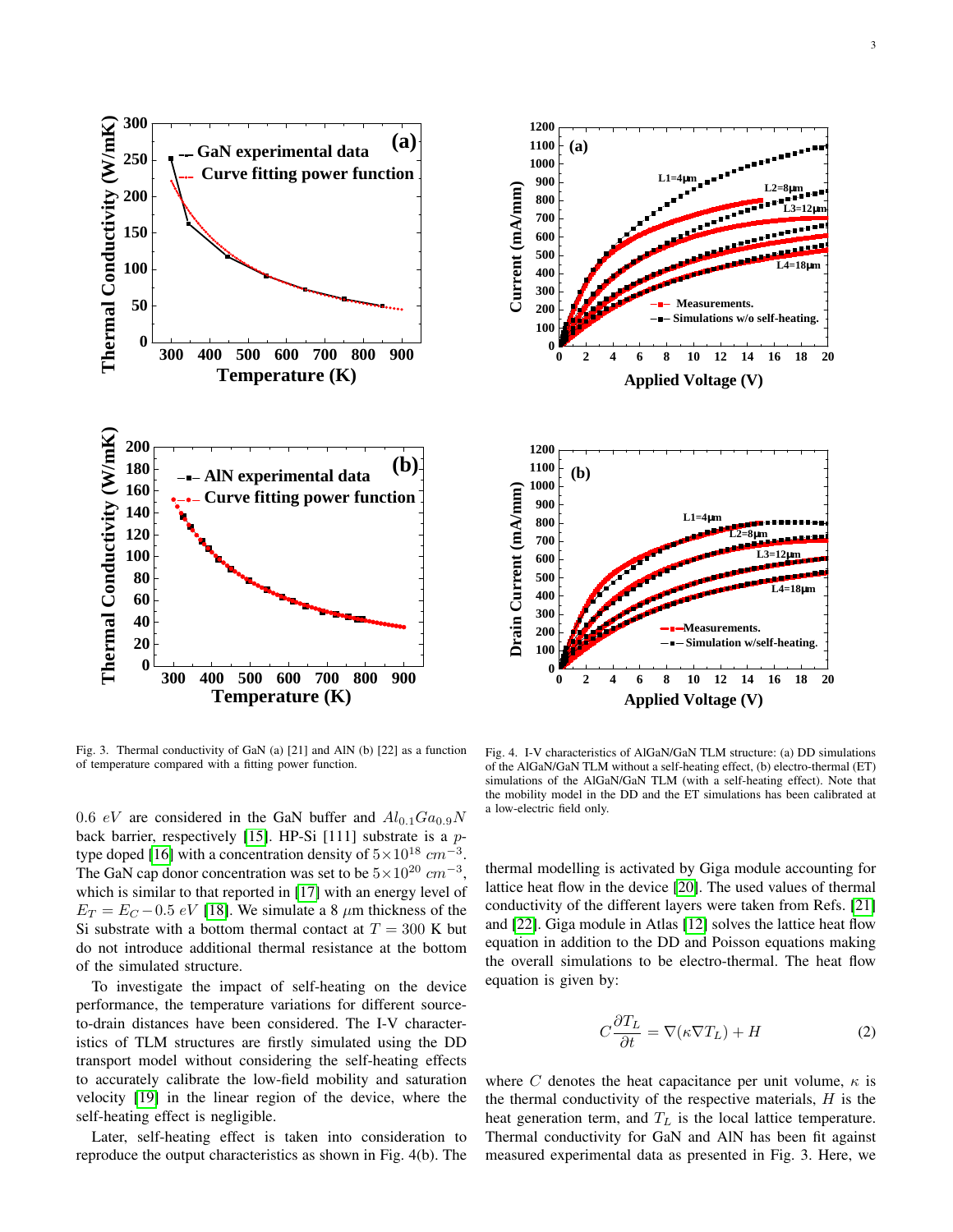TABLE I THE FITTING COEFFICIENTS FOR GAN AND ALN USED IN THE RELATION (2). NOTE THAT THE COEFFICIENT  $\alpha_{\kappa}$  HAS UNITS OF  $W/mK$  WHILE  $\beta_{\kappa}$  IS UNITLESS.

|     | Materials Coefficient $(\alpha_{\kappa})$ (W/mK) Coefficient ( $\beta_{\kappa}$ ) |       |
|-----|-----------------------------------------------------------------------------------|-------|
| GaN | 2.2132                                                                            | 1.447 |
| AIN | 2.83                                                                              | 1.529 |

have used a power function in the form:

$$
\kappa(T_L) = \alpha_\kappa \left(\frac{T_L}{300}\right)^{-\beta\kappa} \tag{3}
$$

To fit a dependence of thermal conductivity on temperature with experimental data [\[21\]](#page-6-19) for GaN and AlN [\[22\]](#page-6-20) shown in Fig. 3, respectively, that have been used in the simulations.  $\alpha$ κ and  $\beta$ κ are the respective fitting coefficients for GaN and AlN summarized in Table I The heat generation term is given by the equation [\[20\]](#page-6-18):

$$
H = \begin{bmatrix} \left| \vec{j_n} \right|^2 \\ \frac{q\mu_n n}{q\mu_p p} \end{bmatrix} + q(R - G)[\phi_p - \phi_n + \frac{q}{L(P_P - P_n)}] + q(R - G)[\phi_p - \phi_n + \frac{q}{L(P_P - P_n)}] - T_L(\vec{j_n} \nabla P_n + \vec{j_n} \nabla P_p)
$$
 (4)

where  $|\vec{j}_n|$ ,  $|\vec{j}_p|$  are the particle current densities of electrons and holes,  $\mu_n, \mu_p$  are the mobility of electrons and holes.  $n, p$  are the electron and hole concentrations;  $\phi_n, \phi_p$  are the Quasi-Fermi levels of electrons and holes;  $P_p$ ,  $P_n$  are the thermoelectric powers of electrons and holes,  $R$  is the bulk recombination rate of carriers;  $G$  is the carrier generation rate;  $T_L$  is the local lattice temperature; and  $q$  is elementary charge of an electron.

# IV. THE ROLE OF SELF-HEATING AND POLARIZATION

Fig. 4 shows the calibrated I-V characteristics with and without self-heating effect. Fig. 4(a) presents the calibration of the TLM structure against the experimental measurements without self-heating. A larger difference between the measurement results and the simulations, that is caused by self-heating effect, is seen for the shortest contact spacing of  $L1 = 4 \mu m$  at  $V_{DS} = 20$  V. The difference between the experimental measurements and the simulation data reduces when the sourceto-drain distance increases. Fig. 4(b) compares the simulation results obtained from electro-thermal simulations, while using the calibration of thermal conductivity from Fig. 3. A stronger self-heating effect is observed for the shortest source-to-drain distance TLM,  $L1 = 4 \mu m$ , when compared with longest TLM, L4 = 18  $\mu$ m. This is due to the higher electric field between the contacts in the shortest TLM compared with larger TLMs. The drain current reduction occurs due to mobility degradation caused by the self-heating. The simulation agreement improves as the distance between the source and drain is increased as expected so a very good agreement between simulation results and measurement data can be observed.



Fig. 5. Lattice temperature profiles in the 2DEG along the channel for different source-to-drain distances at  $V_{DS} = 20$  V.



Fig. 6. 2D Lattice temperature distributions for TLM heterostructures with a source-to-drain distance of L1 = 4  $\mu$ m (a), L2 = 8  $\mu$ m (b), L3 = 12  $\mu$ m (c) and L4 = 18  $\mu$ m (d) at applied biases of 20 V (a, b, c, d), respectively.

The lattice temperature profiles in the 2DEG along the channel and its 2D distributions for all the structures (L1, L2, L3, and L4) are presented in Figs. 5 and 6, respectively. When the spacing between the source and the drain decreases, which increases the electric field at the vicinity of the drain [\[23\]](#page-6-21) in a TLM structure, the lattice temperature increases and hence degrades the transport properties [\[24\]](#page-6-22). The GaN channel temperature increase is due to more energetic carriers in the channel with a larger kinetic energy accelerated by the increasing electric field [\[24\]](#page-6-22)–[\[26\]](#page-6-23). The hot spot is located next to the drain contact for all structures [\[27\]](#page-7-0). At an applied drainto-source bias of 20 V, the shortest structure (L1 = 4  $\mu$ m) exhibits a peak lattice temperature of 566 K which is reported similarly in [\[25\]](#page-6-24). When the source-to-drain distance increases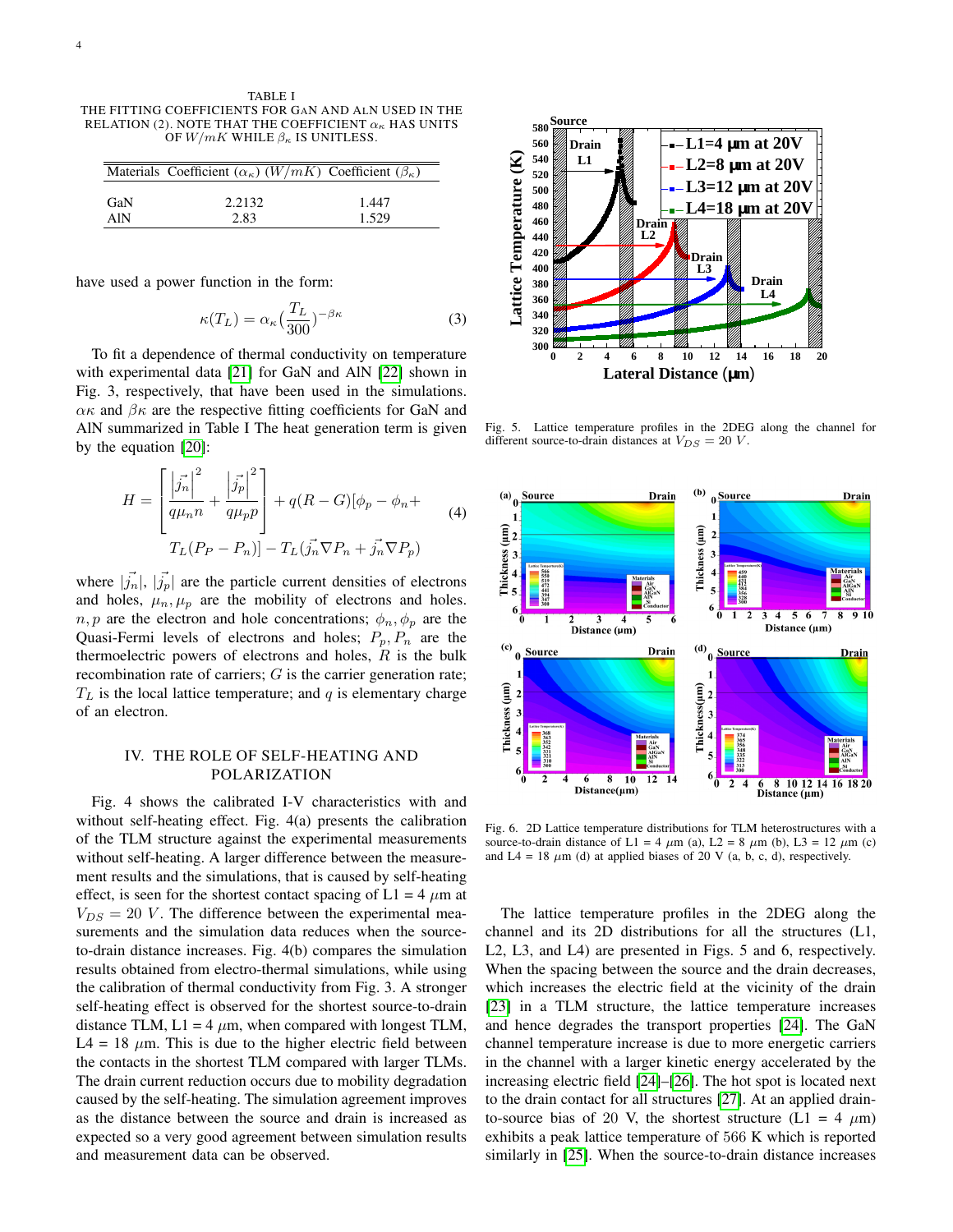

Fig. 7. Measured I-V characteristic of TLM structure (red lines) plotted against the hypothetical low-field calibrated results. The black dashed lines represent the simulations without self-heating while the black solid lines are the simulation results including self-heating effects. In all simulations, the polarization value of the largest structure (L4 = 18  $\mu$ m) is used.

to 8  $\mu$ m, a peak of lattice temperature decreases to 459 K in the structure (L2) and then to 403 K and to 374 K in the 12  $\mu$ m and 18  $\mu$ m structures (L3 and L4). The hot spot remains at the drain side for all TLM structures [\[28\]](#page-7-1), [\[29\]](#page-7-2). The maximum simulated lattice temperature of 374 K at applied bias of 20 V in the 18  $\mu$ m TLM structure is in a reasonable agreement (∼ 7%) with a measured temperature of 399 K indicated in Fig. 2. In the smallest, 4  $\mu$ m TLM structure, the simulations give a lattice temperature of 434 K at applied bias of 13 V (used in the experiment) which is also in a good agreement  $(∼ 4%)$  with experimentally measured temperature of 453 K (Fig. 2).

The drain current in the largest TLM structure with a drainsource distance of L4 = 18  $\mu$ m is compared against the scaled structures at an applied voltage  $V_{DS} = 15$  V excluding and including the self-heating effects. The self-heating effect has a very small impact on the current of the 18  $\mu$ m TLM structure. When the distance between the source and drain contacts is reduced to  $L3 = 12 \mu m$ , the drain current increases by 31.7 % (self-heating included) and by 40.7 % (self-heating excluded). Further scaling of the distance between the source and drain contact to  $L2 = 8 \mu m$ , the drain current increases by 61.7 % in the simulation with self-heating and 88 % without self-heating. Finally, for the shortest TLM structure of L1  $= 4 \mu m$ , the drain current increases by 109.6 % with selfheating included and by 210.9 % with self-heating excluded in the simulation as compared to the largest TLM structure  $(L4 = 18 \mu m)$ , which serves here as a reference to the comparison. When applying an external electrical stress on the TLM structure (applied voltage) via contacts, the wurtzite crystal structure of III-Nitrides suffers from the stress. This affects the polarization along with different spacing between the contacts. This phenomenon is known as the inverse or converse piezoelectric effect [\[29\]](#page-7-2), [\[30\]](#page-7-3).



Fig. 8. Schematic diagram of the TLM structure that illustrates the strain induces by applied electrical stress.



Fig. 9. The total polarization value decreases when compared to the total polarization used in the largest 18  $\mu$ m TLM structure.

To study this phenomenon, we altered the polarization factor for TLM structures to mimic the electrical stress that is applied after each measurement thus changing the total value of polarization. Fig. 7 illustrates hypothetical I-V characteristics if the polarization factor would be fixed at a value calibrated for the TLM structure with L4 = 18  $\mu$ m, the largest sourceto-drain distance. By applying this value on  $L1 = 4 \mu m$ , the drain current has increased by 66.8 % in the simulation, which clearly disagrees with experimental observations.

Electrical and mechanical strain/stress and its relationship with the electric field in GaN HEMTs has a tremendous impact on GaN based devices in general [\[29\]](#page-7-2). Nitride materials like GaN which have unique properties due to the lack of inversion symmetry and high iconicity exhibit inverse/converse piezoelectric effect due to strain/stress generated by the electric field [\[31\]](#page-7-4). When applying an external electrical and mechanical stress on the TLM structure via contacts (applied voltage), the wurtzite crystal structure of III-Nitrides suffers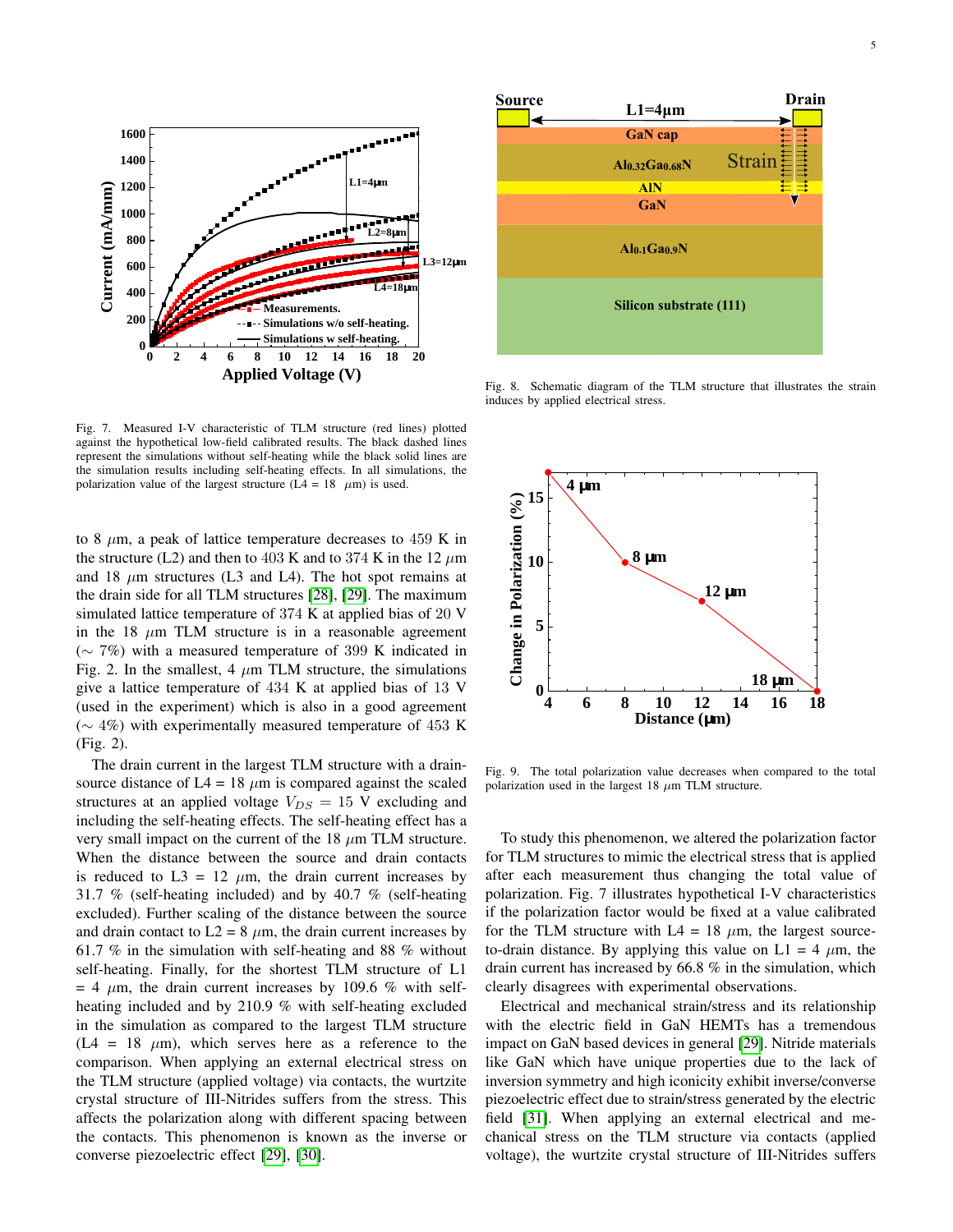distortion and deformation from mechanical stress on GaN and AlGaN layers. This affects the polarization along with different spacing between the contacts. The electrical stress caused by an applied voltage on Ohmic contacts induces a lattice deformation at the vicinity of the drain as illustrated in Fig. 8. The total polarization value decreases when compared to the largest contact of 18  $\mu$ m for 12  $\mu$ m, 8  $\mu$ m, and 4  $\mu$ m by 7 %, 10 %, and 17 %, respectively. The relationship between the change-in-polarization and the source-to-drain distance is almost linear, as shown in Fig 9.

## V. CONCLUSIONS

We have studied  $Al_{0.32}Ga_{0.68}N/AlN/GaN/Al_{0.1}Ga_{0.9}N$ TLM heterostructures with a GaN cap layer grown on a  $p$ type doped HP-Si [111] substrate. Their I-V characteristics from experimental measurements were simulated via a 2D drift-diffusion transport model using Fermi-Dirac statistics and the SRH recombination model by commercial tool Atlas-Silvaco [\[12\]](#page-6-10). Thermal model was employed to study the selfheating effects with the thermal conductivity approximated by a power function and calibrated to experimental data. We have found that the current soon becomes limited by increase in a lattice temperature with the increase in applied bias up to 13% (the 4  $\mu$ m structure) and that this limitation occurs sooner in shorter structures. We have demonstrated a good agreement of the electro-thermal simulations predicting a lattice temperature of 374 K against experimental temperature of 399 K at applied bias of 20 V in the largest, 18  $\mu$ m structure as well as in the smallest, 4  $\mu$ m structure, predicting a lattice temperature of 434 K against experimental temperature of 453 K at applied bias of 13 V. The maximum lattice temperature (for instance  $\sim$  566K in the 4  $\mu$ m structure at V<sub>DS</sub> = 20 V was predicted in the vicinity of the drain. In addition, we have observed that, by applying electrical stress (voltage) on the Ohmic contacts, the total polarization value in heterostructure reduces when compared to the largest contact distance of 18  $\mu$ m for 12  $\mu$ m, 8  $\mu$ m, and 4  $\mu$ m by 7 %, 10 %, and 17%, respectively. This decrease in the total polarization is due to the inverse piezoelectric effect, or also called the converse piezoelectric effect, caused by the additional stress induced by the applied electric field on contact. The inverse piezoelectric effect changes the total polarization thus affecting a 2DEG density in the channel [\[29\]](#page-7-2), [\[30\]](#page-7-3), [\[32\]](#page-7-5).

#### **REFERENCES**

- <span id="page-6-0"></span>[1] M. U. Ishida, Y. Ueda, T. Tanaka, and T. Ueda, GaN power switching devices, in *P*roc. Int. Power Eng. Conf. (IPEC), 2010, pp. 1014-1017.
- <span id="page-6-1"></span>[2] R. J. Trew, High-frequency solid-state electronic devices, *IEEE Trans. Electron Devices*, vol. 52, no. 5, pp. 638-649, May. 2005.
- <span id="page-6-2"></span>[3] R. Vetury, N. Q. Zhang, S. Keller, and U. K. Mishra, The impact of surface states on the DC and RF characteristics of AlGaN/GaN HFETs, *IEEE Trans. Electron Devices* vol. 48, no. 3, pp. 560-566, Mar. 2001.
- <span id="page-6-3"></span>[4] E. A. Jones, F. F. Wang, and D. Costinett, Review of Commercial GaN Power Devices and GaN-Based Converter Design Challenges, *IEEE J. Emer. Sel. Topics Power Electron.*, vol. 4, no. 3, pp. 707-719, Sept. 2016.
- [5] S. L. Delage and C. Dua, Wide band gap semiconductor reliability: Status and trends, *Microelectron. Reliab*, vol. 43, no. 9, pp. 1705-1712, Sept. 2003.
- <span id="page-6-4"></span>[6] H. Tao, W. Hong, B. Zhang, and X. Yu, A Compact 60W X-Band GaN HEMT Power Amplifier MMIC, *IEEE Microw. Wireless Compon. Lett.*, vol. 27, no. 1, Jan. 2017.
- <span id="page-6-5"></span>[7] S. Taking, AlN/GaN MOS-HEMTs Technology, PhD Thesis, Division Electronics Nanoscale Eng., School Eng., Uni. Glasgow, Glasgow, UK, 2012.
- <span id="page-6-6"></span>[8] I. P. Smorchkova, L. Chen, T. Mates, L. Shen, S. Heikman, B. Moran, S. Keller, S. P. DenBaars, J. S. Speck, and U. K. Mishra, AlN/GaN and (Al,Ga)N/AlN/GaN two-dimensional electron gas structures grown by plasma-assisted molecular-beam epitaxy, *J. Appl. Phys*, vol. 90, no. 10, pp. 5196, Nov. 2001.
- <span id="page-6-7"></span>[9] A. Soltani, J. C. Gerbedoen, Y. Cordier, D. Ducatteau, M. Rousseau, M. Chmielowska, M. Ramdani, and J. C. De Jaeger, Power Performance of AlGaN/GaN High-Electron-Mobility Transistors on (110) Silicon Substrate at 40 GHz, *IEEE Electron Device Lett*, vol. 34, no. 4, pp. 490-492, Apr. 2013.
- <span id="page-6-8"></span>[10] S. Bajaj, O. F. Shoron, P. S. Park, S. Krishnamoorthy, F. Akyol, T. Hung, S. Reza, E. M. Chumbes, J. Khurgin, and S. Rajan,Density-dependent electron transport and precise modeling of GaN high electron mobility transistors, *Appl. Phys. Lett*, vol. 107, no. 15, pp. 153504, Oct. 2015.
- <span id="page-6-9"></span>[11] M. Farahmand, C. Garetto, E. Bellotti, K. F. Brennan, M. Goano, E. Ghillino, G. Ghione, J. D. Albrecht, and P. P. Ruden, Monte Carlo simulation of electron transport in the III-nitride wurtzite phase materials system: binaries and ternarie, *IEEE Trans. Electron Devices*, vol. 48, no.3, pp. 535-542, Mar. 2001.
- <span id="page-6-10"></span>[12] Silvaco, Atlas Users Manual, Device Simulation Software, 2016 ed., Silvaco Int, Santa Clara, CA. 2016.
- <span id="page-6-11"></span>[13] D. Caughey and R. Thomas, Carrier mobilities in silicon empirically related to doping and field, *IEEE. Proc*, vol. 55, no. 12, pp. 21922193, Dec. 1967.
- <span id="page-6-12"></span>[14] S. Selberherr, Process and device modeling for VLSI, *Microelectron. Reliab* , vol. 24, no. 2, pp. 22557, 1984.
- <span id="page-6-13"></span>[15] M. J. Uren, J. Mreke, and M. Kuball, Buffer Design to Minimize Current Collapse in GaN/AlGaN HFETs, *IEEE Trans.Electron Devices*, vol. 59, no.12, pp. 3327-3333, Dec. 2012.
- <span id="page-6-14"></span>[16] E. M. Chumbes, A. T. Schremer, J. A. Smart, Y. Wang, N. C. Mac-Donald, D. Hogue, J. J. Komiak, S. J. Lichwalla, R. E. Leoni, and J. R. Shealy, AlGaN/GaN high electron mobility transistors on Si(111) substrates, *IEEE Trans.Electron Devices*, vol. 48, no. 3, pp. 420-426, Mar. 2001.
- <span id="page-6-15"></span>[17] J. Kuzmik, C. Ostermaier, G. Pozzovivo, B. Basnar, W. Schrenk, J. F. Carlin, M. Gonschorek, E. Feltin, N. Grandjean, Y. Douvry, C. Gaquiere, J. C. De Jaeger, K. Čičo, K. Fr'ohlich, J. Škriniarova, J. Kovač, G. Strasser, D. Pogany, and E. Gornik, Proposal and Performance Analysis of Normally Off n++ GaN/InAlN/AlN/GaN HEMTs With 1-nm-Thick InAlN Barrier, *IEEE Trans. Electron Devices*, vol. 57, no. 9, pp. 2144-2154, Sept. 2010.
- <span id="page-6-16"></span>[18] Y. Lin, Q. Ker, C. Ho, H. Chang, F. Chien, Nitrogen-vacancy-related defects and Fermi level pinning in n-GaN Schottky diode, *J. Appl. Phys*, vol. 94, no. 3, pp. 1819-1822, Aug. 2003.
- <span id="page-6-17"></span>[19] B. E. Foutz, S. K. OLeary, M. S. Shur, and L. F. Eastman, Transient electron transport in wurtzite GaN, InN, and AlN, *J. Appl. Phys*, vol. 85, no. 11, pp. 7727-7734, Jun. 1999.
- <span id="page-6-18"></span>[20] G. K. Wachutka, Rigorous thermodynamic treatment of heat generation and conduction in semiconductor device modeling, *IEEE Trans. Comput-Aided Design Integr. Circuits Syst*, vol. 9, no. 11, pp. 1141-1149, Nov. 1990.
- <span id="page-6-19"></span>[21] V. Palankovski and R. Quay, *Analysis and Simulation of Heterostructure Devices*, Springer-Verlag Wien, 2004, pp. 44-45.
- <span id="page-6-20"></span>[22] H. Shibata, Y. Waseda, H. Ohta, K. Kiyomi, K. Shimoyama, K. Fujito, H. Nagaoka, Y. Kagamitani, R. Simura, and T. Fukuda, High Thermal Conductivity of Gallium Nitride (GaN) Crystals Grown by HVPE Process, *Mater. Trans*, vol. 48, no. 10, pp. 2782 2786, Sept. 2007.
- <span id="page-6-21"></span>[23] S. Rajasingam, J. W. Pomeroy, M. Kuball, M. J. Uren, T. Martin, D. C. Herbert, K. P. Hilton, and R. S. Balmer,Micro-Raman Temperature Measurements for Electric Field Assessment in Active AlGaNGaN HFETs, *IEEE Electron Device Lett*, vol. 25, no. 7, Jul. 2013.
- <span id="page-6-22"></span>[24] B. Benbakhti, A. Soltani, K. Kalna, M. Rousseau, and J. C. De Jaeger, Effects of Self-Heating on Performance Degradation in AlGaN/GaN Based Devices, *IEEE Trans. Electron Devices*, vol. 56, no. 10, pp. 2178- 2185, Oct. 2009.
- <span id="page-6-24"></span>[25] W. H. Tham, D. S. Ang, L. Kanta Bera, S. B. Dolmanan, T. N. Bhat, V. K. Lin, and S. Tripathy, Comparison of the AlxGa1xN/GaN Heterostructures Grown on Silicon-on-Insulator and Bulk-Silicon Substrates, *IEEE Trans. Electron Devices*, vol. 63, no. 1, Jan. 2016.
- <span id="page-6-23"></span>[26] M. Faqir, G. Verzellesi, G. Meneghesso,E. Zanoni, and F. Fantini, Investigation of High-Electric-Field Degradation Effects in AlGaN/GaN HEMTs, *IEEE Trans. Electron Devices*, vol. 55, no. 7, Jul. 2008.